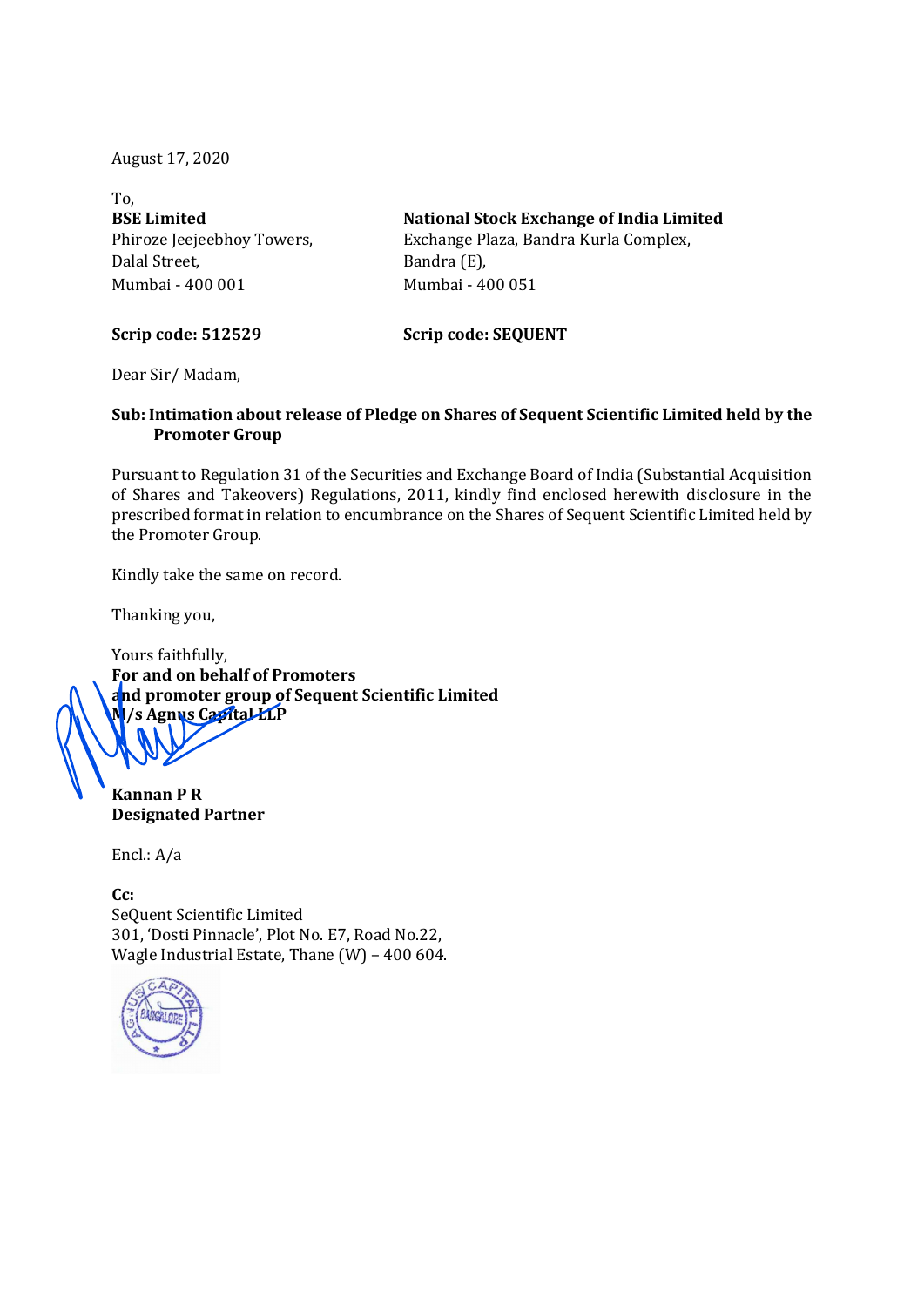## Format for disclosure by the Promoter(s) to the stock exchanges and to the Target Company for encumbrance of shares / invocation of encumbrance/ release of encumbrance, in terms of Regulation 31(1) and 31(2) of SEBI (Substantial Acquisition of Shares and Takeovers) Regulations, 2011

| Name of the Target Company (TC)                                                   | Sequent Scientific Limited                                     |  |  |  |
|-----------------------------------------------------------------------------------|----------------------------------------------------------------|--|--|--|
| Names of the stock exchanges where the shares of the target company are listed    | National Stock Exchange of India Limited (Scrip Code: SEQUENT) |  |  |  |
|                                                                                   | BSE Limited (Scrip Code: 512529)                               |  |  |  |
| Date of reporting                                                                 | August 17, 2020                                                |  |  |  |
| Name of the promoter or PAC on whose shares encumbrance has been created/released | lArun Kumar Pillai                                             |  |  |  |
|                                                                                   | Agnus Holdings Private Limited                                 |  |  |  |
|                                                                                   | Devicam Capital LLP                                            |  |  |  |
|                                                                                   |                                                                |  |  |  |

Details of the creation of encumbrance:

| Name of the promoter   | Promoter holding in the target<br>company (1) |            | Promoter holding already |                     | Details of events pertaining to encumbrance (3) |                                   |               |                    |            |                   | Post event holding of                                     |                   |                   |
|------------------------|-----------------------------------------------|------------|--------------------------|---------------------|-------------------------------------------------|-----------------------------------|---------------|--------------------|------------|-------------------|-----------------------------------------------------------|-------------------|-------------------|
| (s) or PACs With him*  |                                               |            |                          | encumbered (2)      |                                                 |                                   |               |                    |            |                   |                                                           | encumbered shares |                   |
|                        |                                               |            |                          |                     |                                                 |                                   |               |                    |            |                   | $\vert$ {creation $[(2)+(3)]$ / release                   |                   |                   |
|                        | <b>Number</b>                                 | % of total |                          | Number   % of total |                                                 | Type of event   Date of creation/ | Type of       | <b>Reasons for</b> |            | Number % of total | Name of the entity in whose favor shares                  |                   | Number % of total |
|                        |                                               | share      |                          | share               | (creation /                                     | release/                          | encumbrance   | Creation/          |            | share             | encumbered ***                                            |                   | share             |
|                        |                                               | capital    |                          | capital             | release /                                       | invocation of                     | (pledge/lien/ | Release**          |            | capital           |                                                           |                   | capital           |
|                        |                                               |            |                          |                     | invocation)                                     | encumbrance                       | non-disposal  |                    |            |                   |                                                           |                   |                   |
|                        |                                               |            |                          |                     |                                                 |                                   | undertaking/  |                    |            |                   |                                                           |                   |                   |
|                        |                                               |            |                          |                     |                                                 |                                   | others)       |                    |            |                   |                                                           |                   |                   |
|                        | 3,788,670                                     | 1.53       | 2,955,000                | 1.19                | Release                                         | Aug 17, 2020                      | Pledge        | Repayment of       | 2,955,000  |                   | 1.19 India Infoline Finance Ltd.                          |                   | 0.00              |
| Devicam Capital LLP    |                                               |            |                          |                     |                                                 |                                   |               | Loan               |            |                   |                                                           |                   |                   |
| Aditya Arun Kumar      | 500,000                                       | 0.20       |                          |                     |                                                 |                                   |               |                    |            |                   |                                                           |                   | 0.00              |
| Agnus Capital LLP      |                                               | 0.00       |                          | 0.00                |                                                 |                                   |               |                    |            |                   |                                                           |                   | 0.00              |
|                        | 79,964,265                                    | 32.20      | 50,656,180               | 20.40               | Release                                         | Aug 17, 2020                      | Pledge        | Repayment of       | 50,656,180 |                   | 20.40 STCI Finance Limited                                |                   | 0.00              |
| Agnus Holdings Private |                                               |            |                          |                     |                                                 |                                   |               | Loan               |            |                   | Edelweiss Finvest Private Limited                         |                   |                   |
| Limited                |                                               |            |                          |                     |                                                 |                                   |               |                    |            |                   | India Infoline Finance Limited                            |                   |                   |
|                        |                                               |            |                          |                     |                                                 |                                   |               |                    |            |                   | JM Financial Services Limited                             |                   |                   |
|                        | 23,499,965                                    | 9.46       | 4,521,000                | 1.82                | Release                                         | Aug 17, 2020                      | Pledge        | Repayment of       | 4,521,000  |                   | 1.82 Barclays Investments and Loans India Private Limited |                   | 0.00              |
|                        |                                               |            |                          |                     |                                                 |                                   |               | Loan               |            |                   |                                                           |                   |                   |
| Arunkumar Pillai       |                                               |            |                          |                     |                                                 |                                   |               |                    |            |                   |                                                           |                   |                   |
| Chayadeep Properties   |                                               | 0.00       |                          | 0.00                |                                                 |                                   |               |                    |            |                   |                                                           |                   | 0.00              |
| Private Limited        |                                               |            |                          |                     |                                                 |                                   |               |                    |            |                   |                                                           |                   |                   |
| Chayadeep Ventures     |                                               | 0.00       |                          | 0.00                |                                                 |                                   |               |                    |            |                   |                                                           |                   | 0.00              |
| <b>LLP</b>             |                                               |            |                          |                     |                                                 |                                   |               |                    |            |                   |                                                           |                   |                   |
| Deepa Arun Kumar       | 500,000                                       | 0.20       |                          | 0.00                |                                                 |                                   |               |                    |            |                   |                                                           |                   | 0.00              |
| Hemalatha Pillai       | 514,810                                       | 0.21       |                          |                     |                                                 |                                   |               |                    |            |                   |                                                           |                   | 0.00              |
| K R Ravishankar        | 27,899,930                                    | 11.23      |                          |                     |                                                 |                                   |               |                    |            |                   |                                                           |                   | 0.00              |
| Krishna Kumar Nair     | 500,000                                       | 0.20       |                          |                     |                                                 |                                   |               |                    |            |                   |                                                           |                   | 0.00              |
| Padmakumar             | 5,000                                         | 0.00       |                          |                     |                                                 |                                   |               |                    |            |                   |                                                           |                   | 0.00              |
| Karunakaran Pillai     |                                               |            |                          |                     |                                                 |                                   |               |                    |            |                   |                                                           |                   |                   |
| Pronomz Ventures LLP   |                                               | 0.00       |                          | 0.00                |                                                 |                                   |               |                    |            |                   |                                                           |                   | 0.00              |
| Rajitha Gopalakrishnan | 575,000                                       | 0.23       |                          |                     |                                                 |                                   |               |                    |            |                   |                                                           |                   | 0.00              |
| Sajitha Pillai         | 575,000                                       | 0.23       |                          |                     |                                                 |                                   |               |                    |            |                   |                                                           |                   | 0.00              |
| Tarini Arun Kumar      | 500,000                                       | 0.20       |                          |                     |                                                 |                                   |               |                    |            |                   |                                                           |                   | 0.00              |
| Vineetha               | 500,000                                       | 0.20       |                          |                     |                                                 |                                   |               |                    |            |                   |                                                           |                   | 0.00              |
| Mohanakumar Pillai     |                                               |            |                          |                     |                                                 |                                   |               |                    |            |                   |                                                           |                   |                   |
| Yalavarthy Usha Rani   | 150,000                                       | 0.06       |                          |                     |                                                 |                                   |               |                    |            |                   |                                                           |                   | 0.00              |
| Total                  | 139,472,640                                   | 56.15      | 58,132,180               | 23.41               |                                                 |                                   |               |                    | 58,132,180 | 23.41             |                                                           |                   | 0.00              |